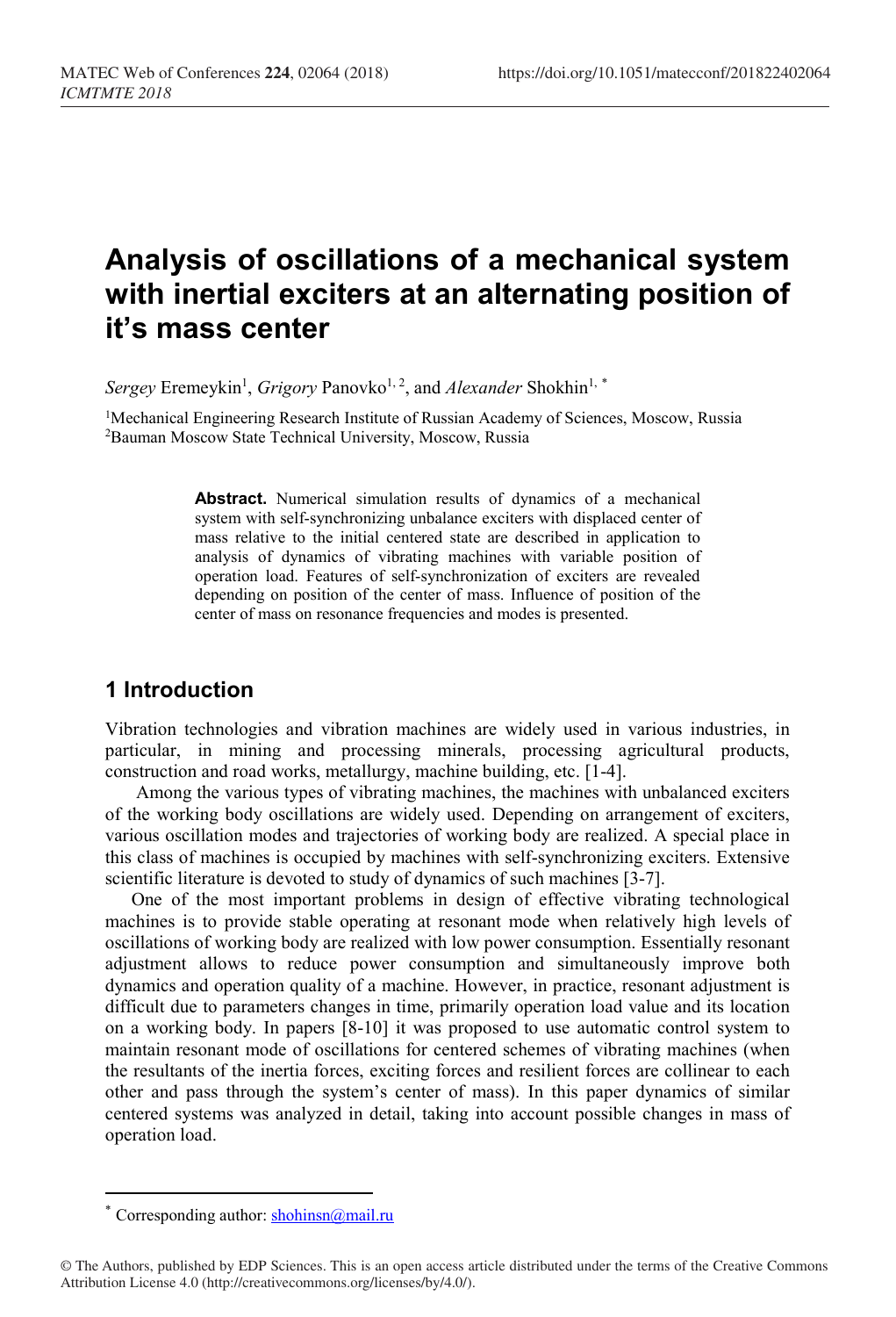However, when considering real technological machines, it is also necessary to take into account possible displacement of operation load on the working body.

This paper presents results of numerical simulation for one of possible scheme of vibrating machine with variable center of mass.

# **2 Design scheme**

Design scheme is a one-mass mechanical system excited by two self-synchronizing unbalanced exciters driven by AC motors (see Fig. 1).



**Fig. 1.** Design scheme.

The platform, simulating the working body of the machine, is considered as rigid body on viscoelastic supports with linear elastic and damping characteristics. The motion of the system is considered in stationary coordinate system *y0x*, whose origin coincides with static equilibrium position of the platform's center of mass. Two identical AC motors with equal unbalanced masses are placed on the platform symmetrically relative to the vertical axis  $Oy$ . The rotor axes are parallel to each other and perpendicular to the  $y0x$  plane. Both motors are connected to three-phase AC mains via a single inverter so that its rotors rotate in opposite directions.

The operation load is simulated by rigid body (weight) fixed on the platform. Position of the weight is described by parameter  $a<sub>x</sub>$  - distance from central symmetry axis (see Fig. 1).

The principal feature of this design scheme is that it takes into account interaction of the oscillating system with exciters driven by limited power motors. As a result of this interaction, different types of synchronous rotation of exciters are possible depending on power supply frequency. On the one hand, synchronization type is determined by oscillation mode, and on the other hand oscillation mode depends on synchronization type.

Motion of the system is described by displacements of platform's center of mass in directions  $O_V$  and  $Ox$ , rotation angle  $\varphi$  of the platform and rotation angles of rotors  $\varphi_1$  and φ2. All angular coordinates mentioned here are measured from the *Ox* axis counterclockwise.

Differential equations of motion of the system are: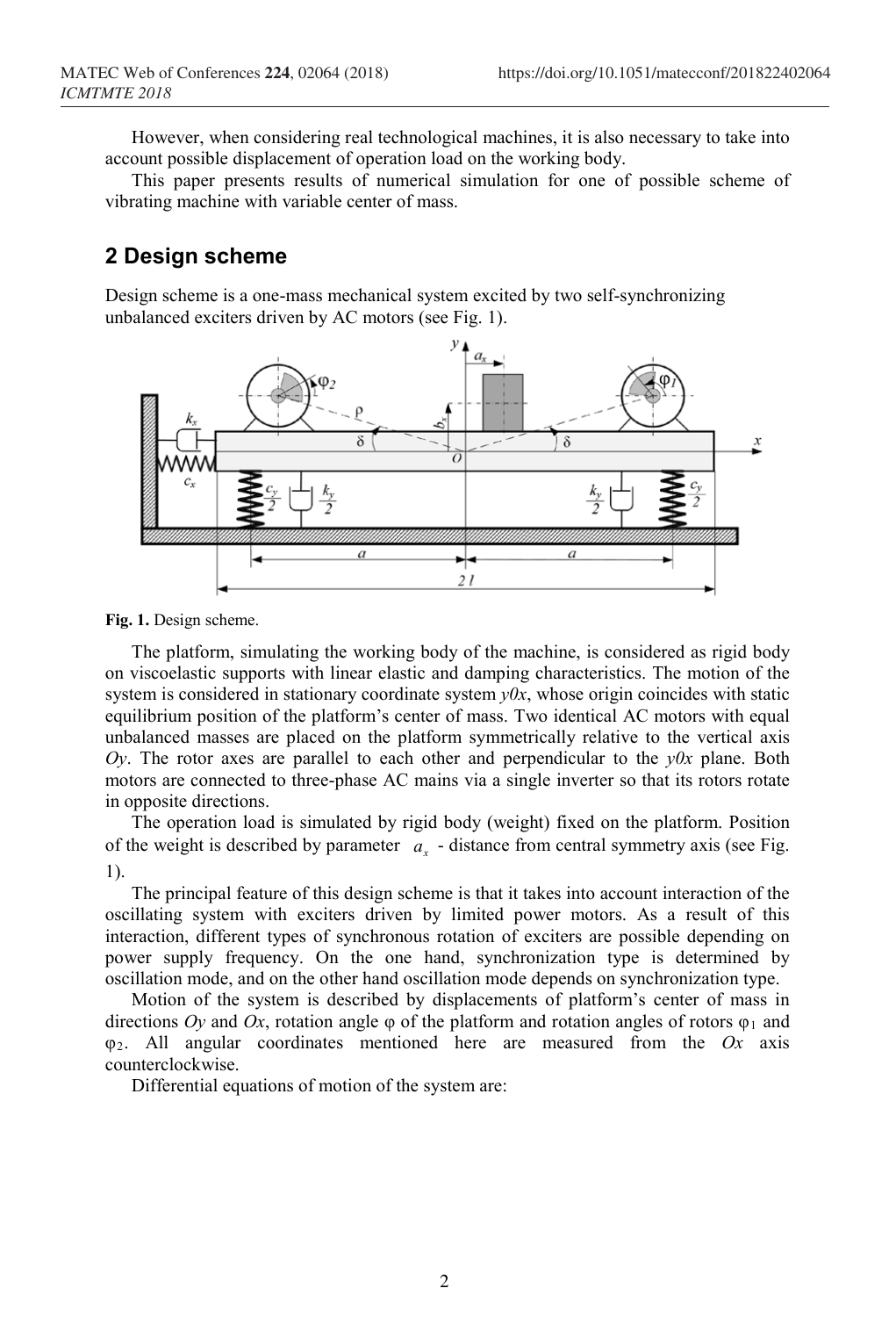$$
M\ddot{x} + k_x \dot{x} + c_x x = m_r r \Big[ (\dot{\varphi}_1^2 \cos \varphi_1 + \ddot{\varphi}_1 \sin \varphi_1) + (\dot{\varphi}_2^2 \cos \varphi_2 + \ddot{\varphi}_2 \sin \varphi_2) \Big] +
$$
  
+2m\_r \dot{\varphi} \ddot{\varphi} \sin \delta + b\_x m\_b \ddot{\varphi},  

$$
M\ddot{y} + k_y \dot{y} + c_y y = m_r r \Big[ (-\dot{\varphi}_1^2 \cos \varphi_1 + \ddot{\varphi}_1 \sin \varphi_1) + (-\dot{\varphi}_2^2 \cos \varphi_2 + \ddot{\varphi}_2 \sin \varphi_2) \Big] + a_x m_b \ddot{\varphi},
$$
  

$$
J\ddot{\varphi} + k_\varphi \dot{\varphi} + c_\varphi \varphi = (m_b b_x + 2m_r \varphi \sin \delta) \ddot{x} - m_b a_x \ddot{y} +
$$
  
+m\_r \dot{\varphi} r \Big[ \dot{\varphi}\_1^2 \sin (\varphi\_1 - \delta) - \ddot{\varphi}\_1 \cos (\varphi\_1 - \delta) - \dot{\varphi}\_2^2 \sin (\varphi\_2 + \delta) + \ddot{\varphi}\_2 \cos (\varphi\_2 + \delta) \Big],  

$$
J_1 \ddot{\varphi}_1 - m_r r \Big[ \ddot{x} \sin \varphi_1 - (\ddot{y} + g) \cos \varphi_1 - \ddot{\varphi} \rho \cos (\varphi_1 - \delta) \Big] = \sigma_1 \left( M_1 - M_c \right),
$$
  

$$
J_2 \ddot{\varphi}_2 - m_r r \Big[ \ddot{x} \sin \varphi_2 - (\ddot{y} + g) \cos \varphi_2 - \ddot{\varphi} \rho \cos (\varphi_2 + \delta) \Big] = \sigma_2 \left( M_2 - M_c \right),
$$

here  $m_r$  – mass of each debalance,  $r$  – corresponding eccentricities,  $J_1 = J_2 = J_r + m_r r^2$ ,  $J_r$  - moment of inertia of rotors;  $M = m_b + 2m_r$  - full mass of the system;  $m_b = m_0 + m_x$ mass of the platform with the weight;  $a_x$ ,  $b_x$  - horizontal and vertical coordinates of weight's center of mass,  $c_x$ ,  $c_y$ ,  $c_\varphi$ ,  $k_x$ ,  $k_y$ ,  $k_\varphi$  - stiffness and damping coefficients for viscoelastic supports in horizontal, vertical and angular directions respectively; ρ distance from the platform's center of mass to the axes of rotors;  $\delta$  - angles between *x* axis and the axis, which pass through platform's center of mass and axis of rotor in plane *xOy*,  $J = J_0 + 2m_r \rho^2 + (a_x^2 + b_x^2)m_b$ ,  $J_0$  - moment of inertia of the platform; *g* - gravitational acceleration;  $\sigma_1 = +1$ ,  $\sigma_2 = -1$  - constants that define the direction of rotors' rotation;  $M_c$  - moment of resistance for the rotors.

Torques *M1*, *M2* in right-hand side of Eq. 1 could be described by static characteristic of motors. The characteristics are obtained using simplified Kloss formula:

$$
M_1 = M_1(s_1) = \frac{2M_{cr1}}{s_1/s_{cr1} + s_{cr1}/s_1}, \ M_2 = M_2(s_2) = \frac{2M_{cr2}}{s_2/s_{cr2} + s_{cr2}/s_2}, \tag{2}
$$

here  $M_{cr}$ ,  $M_{cr2}$  - critical (maximum) torques for each motor,  $S_{cr1}$ ,  $S_{cr2}$  - slip at critical torque,  $s_1 = 1 - P |\dot{\phi}_1/f|$ ,  $s_2 = 1 - P |\dot{\phi}_2/f|$  - current slip determined by frequency *f* and angular velocity of rotors  $\dot{\varphi}_1$ ,  $\dot{\varphi}_2$ ,  $P = 2$  is number of poles pairs of motors.

#### **3 Simulation results**

Equations (1)-(2) have been solved numerically for these parameters values  $m<sub>r</sub> = 0.0666$ kg,  $r = 0.005$  m,  $J_1 = J_2 = 1.665 \cdot 10^{-6}$  kg $\cdot$  m<sup>2</sup>,  $m_0 = 12.02$  kg,  $m_x = 4$  kg,  $c_x = 624000 \text{ N/m}, \quad c_y = 286\,704 \text{ N/m}, \quad c_\text{0} = 1750.52 \text{ N} \cdot \text{m}, \quad k_x = 20 \text{ N} \cdot \text{s/m},$ *k<sub>y</sub>* = 18.75 N · s/m,  $k_{\varphi} = 0.2 \text{ N} \cdot \text{s}^2/\text{m}$ ,  $\rho = 0.128 \text{ m}$ ;  $\delta = 23^{\circ}$ ,  $J_0 = 0.02847$ ;  $M_c = 0.02$  N·m,  $M_{cr1} = 2.64$  N·m,  $M_{cr2} = 1.01 M_{cr1}$ ,  $S_{cr1} = S_{cr2} = 41.6$ %. The solution was obtained with stepwise increase in power supply frequency  $(0.5 \text{ Hz})$  increase on each step). Thus transition to each next step was made only if oscillations are stable on the previous step. Simulation was carried out independently for each position of the weight *<sup>x</sup> a* in the range  $[0; l]$  with increment  $l/10$ . Fig. 2 shows frequency response for vertical (Fig. 2,a) and angular (Fig. 2, b) components of oscillations at three different positions of the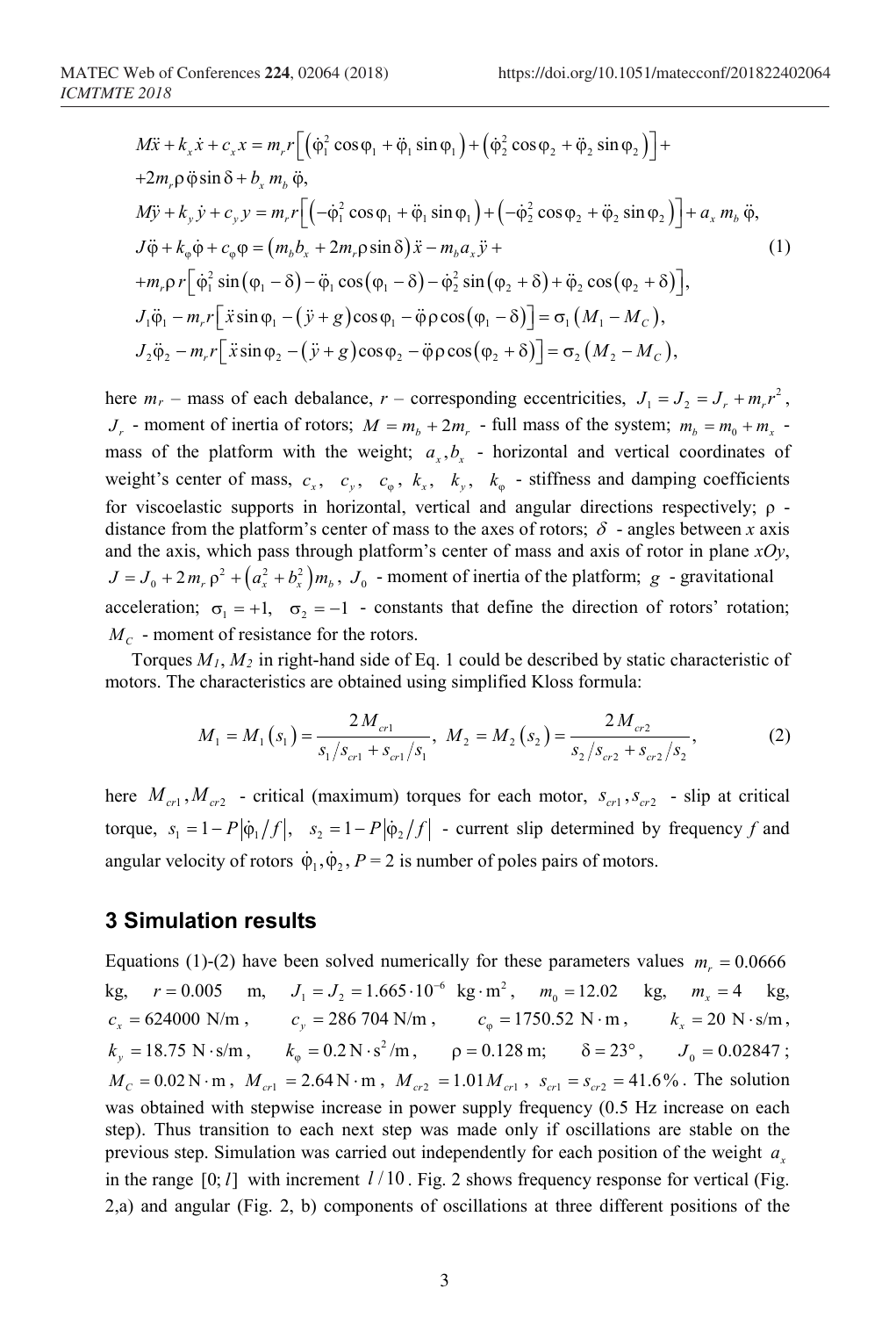weight  $a_r = \{0, l/2, l\}$  for the point corresponding to initial centered position of platform's center of mass. For the horizontal component of oscillations, there are no significant changes in frequency responses with displacement of mass center, therefore, corresponding plots are not given here.



**Fig. 2.** Frequency responses:  $1 - a_r = 0$ ,  $2 - a_r = 0.5l$ ,  $3 - a_r = l$ .

Analysis of the obtained results shows that displacement of mass center leads to significant change in resonant frequencies and oscillation modes. For the symmetric system, first resonant frequency corresponds to simultaneous excitation of angular and horizontal (in the direction of *Ox* axis) oscillations. In this case, vertical oscillations aren't excited. At the second resonant frequency only vertical vibrations are excited. If the center of mass is shifted, at the first resonance frequency oscillations in all coordinate directions are excited, and at the second resonance frequency vertical oscillations combined with angular oscillations are excited.

The computational results for resonant frequencies depending on position of the weight's mass center are shown in Fig. 3. Note that change in second resonance frequency is more significant.





Synchronization type was estimated by relative shift of rotors' phases  $\Delta \varphi = \varphi_1 - \varphi_2$ depending on power supply frequency. Computational results for the phase shift ∆ϕ are shown in Fig. 4 for three positions of weight's center of mass  $a<sub>r</sub>$ .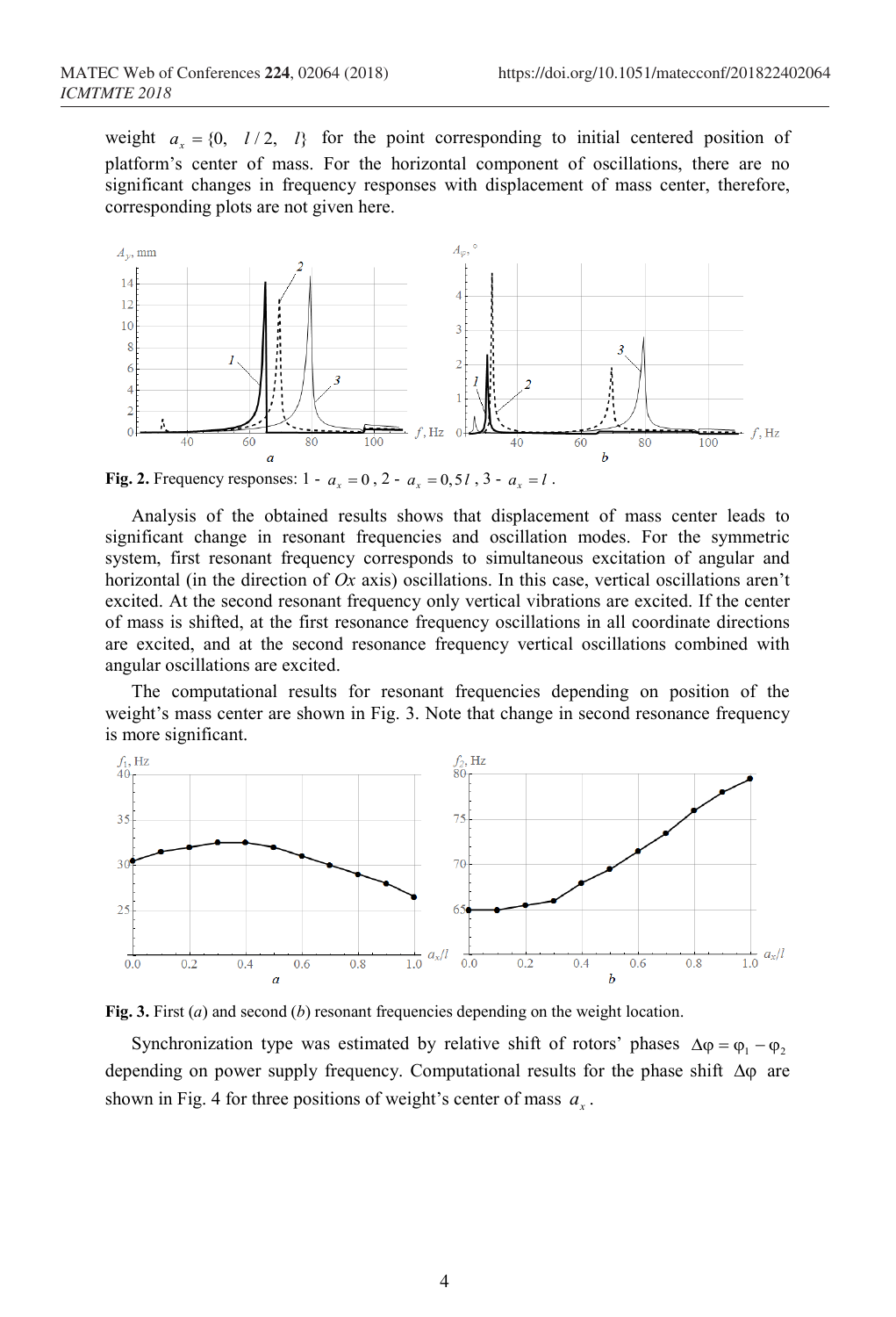

**Fig. 4.** Relative phase shift depending on supply frequency:  $1 - a_x = 0$ ,  $2 - a_x = 0.5l$ ,  $3 - a_x = l$ .

One can see that debalances have two main types of synchronization. At frequencies up to the first resonance, there is slow increase in the phase shift up to  $\pi$  that corresponds to antiphase rotation. With the increase of power supply frequency from the first to the second resonance frequency phase shift approaches to zero, that corresponds to in-phase rotation of debalances. Further increase in supply frequency (above the second resonance) leads to stabilization of phase shift near  $\Delta \phi = \pi$ . These synchronization types in the specified frequency ranges don't change when the center of mass is shifted. The transition through resonance is accompanied by sharp changes in phase shift (and synchronization type).

## **4 Conclusions**

In the result of the study, impact of the mass center displacement on resonant frequencies and oscillation modes has been described. It is shown that displacement of the mass center leads to the disappearance of a pure vertical oscillations form presented in centered system with synchronous rotation of rotors. Synchronization types practically do not change when position of center of mass changes, and are determined only by resonant frequencies of the system.

Obtained results can be used in development of control systems for resonant vibrating machines.

The research was supported by Russian Science Foundation (project No. 18-19-00708).

## **References**

- 1. A. Wu, Y. Sun, *Granular Dynamic Theory and Its Applications*, Springer-Verlag, Berlin Heidelberg (2008)
- 2. I. Blekhman, *Vibrational Mechanics. Nonlinear Dynamic Effects, General Approach, Applications*, World Scientific Publishing Co., Singapore (2000)
- 3. I. Blekhman, *Theory of vibration processes and devices. Vibration mechanics and vibration technology*, Ore & Metals Publishing house, St.Peterburg (2013)
- 4. E.E. Lavendelis, *Vibrations in Engineering: Handbook, Vol. 4: Vibration Processes and Machines*, Mashinostroenie, Moscow (1981)